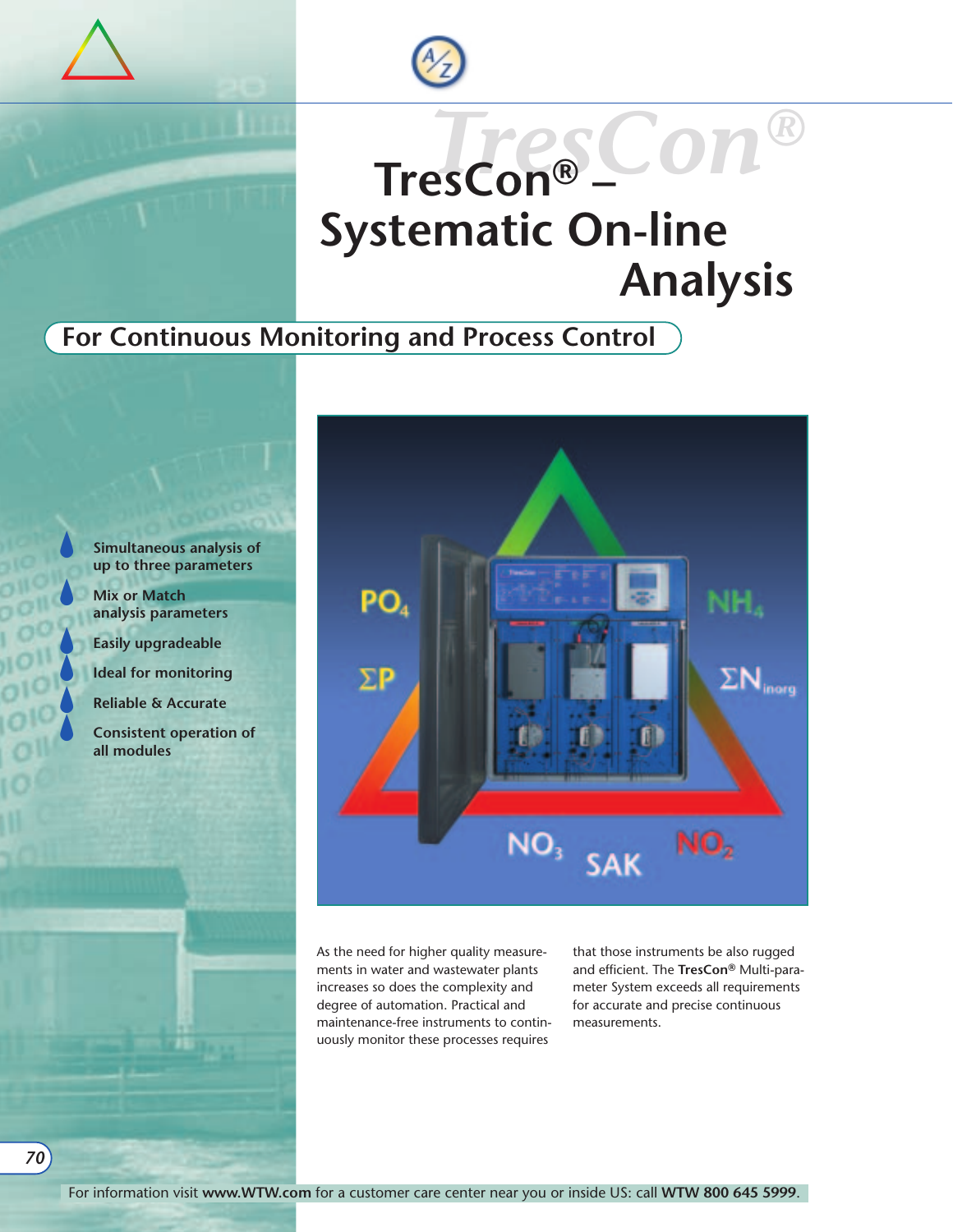

### **A Progressive Design** Modular System

The **TresCon®'s** individual system components, the central control unit and the self-contained analyzer modules, have heir own microprocessors which can perform specific tests independently.

The controller and the module communicate via high speed internal connections. Real-time control of the most difficult tests are easily accomplished with the **TresCon®'s** superior design. System can be custom designed to meet the operator's needs.

|            | <b>Controller</b>   |            |
|------------|---------------------|------------|
| <b>BUS</b> |                     | <b>BUS</b> |
|            |                     |            |
| Module 1   | Module <sub>2</sub> | Module 3   |
|            |                     |            |

### 1 **System Controller Module**

Equipped with a fast microprocessor, the controller includes a graphic display unit, a control panel and all the input/output interfaces. The controller inputs all application functions, calibration protocols, processing and storage of data and the display of measured results.)

If modules are added or exchanged TresCon will automatically recognize the new parameter and automatically updates the system. No operator servicing is required.

### 3 **System Mounting**

The stainless steel mounting column is an integral part of the TresCon® system. It is used for simple wall mounting and also contains the wide-range power supply for TresCon®.

### 2 **Analysis Modules**

The analyzer modules are microprocessorbased, self-contained system components which will operate completely independant of each other. Up to three modules, in any combination of parameters, can be integrated into a single TresCon® system. The modules can be for the same parameter from different sample sites, or for any combination of the available parameters.

- NH<sub>4</sub>-Module (Ammonium-Nitrogen)
- $NO_3$ -Module (Nitrate-Nitrogen)<br>•  $NO_3$ /SAC-Module
- NO3/SAC-Module (Nitrate-Nitrogen and SAC)
- NO2-Module (Nitrite-Nitrogen)
- PO4-Module (Orthophosphate)
- ΣP-Module (Total Phosphorus)

Retrofitting or exchanging a module can be carried out in a few minutes. The new module is automatically recognized by the TresCon® controller and is immediately ready to use

### 4 **Supplies Tray**

A tray holds all bottles and containers for reagent, standard and cleaning solutions. The containers are color-coded so that parameters and connections can be easily connected.



3

 $\overline{2}$ 



 $\bullet$ 

*TresCon®*

**General Description of Meters**

**Monitors**

**IQ SENSOR NET**

**IQ SENSOR** 

**Analyzers**

**Sample Preparation**

**Samplers**

**Accessories**

**Measuring stations**

Ammonium-Nitrogen

Nitrate-Nitrogen/SAC



Nitrite-Nitrogen Orthophosphate



**Year Warranty** 

Total Phosphorus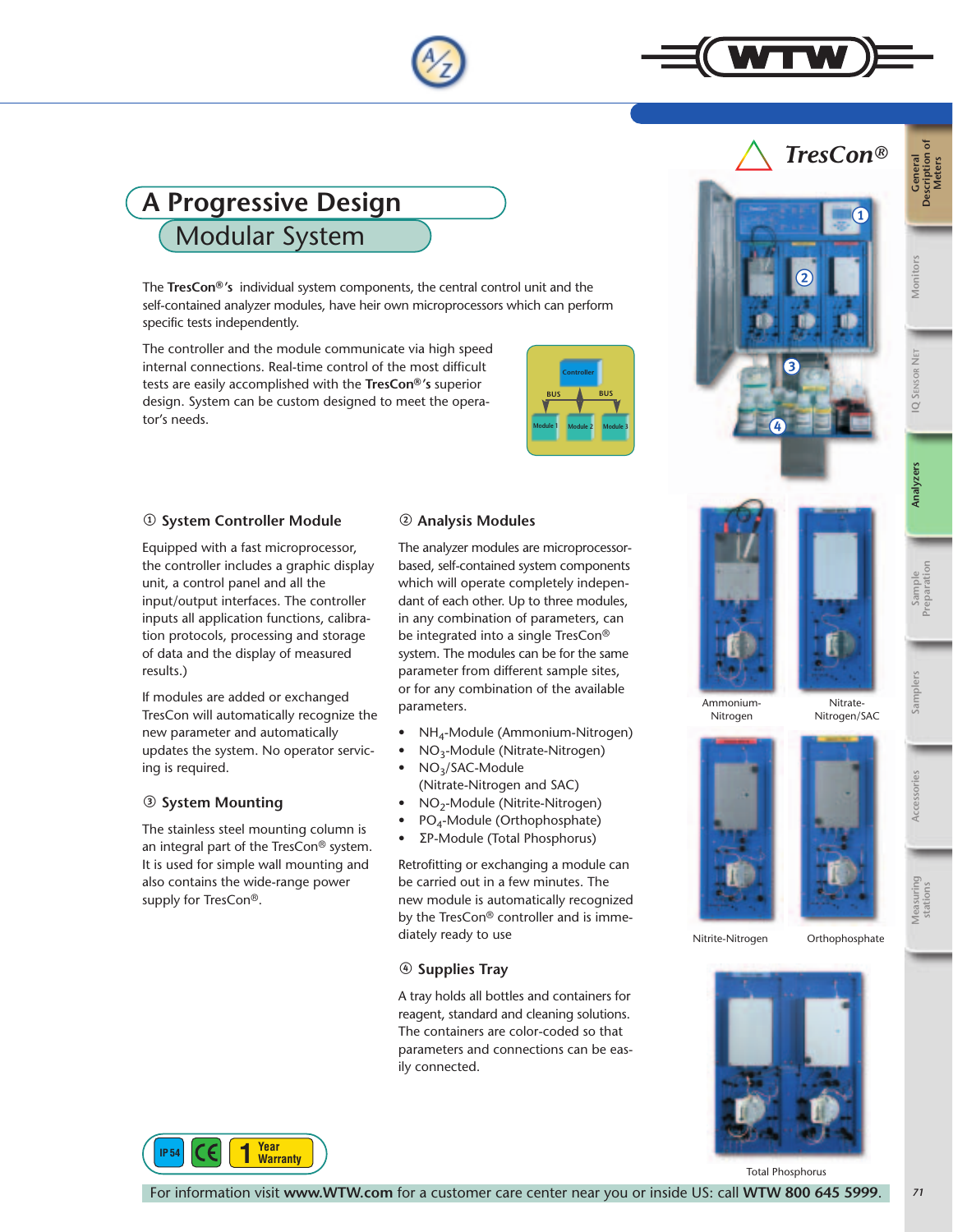



### **User Interface**





#### **Simple Operation**

- Uniform user interface for the complete system
- Uniform operation of all analysis parameters
- Clear and logically structured system program
- Rapid and safe input by 8 function and control keys
- Quick Start Guide/Instruction Manual

#### **Easy-to-read information and graphical presentation**

- High-resolution backlit graphics display
- Up to 3 measuring parameters at a glance
- Clear presentation of measurement, units, individual text and assigned relays and current interfaces
- Daily or weekly trend curves for individual or several parameters in a single graph
- Status line for auxiliary information

### **Auto Functions of All Modules**

| AutoClean <sup>®</sup>  | An innovative method for automatic self-cleaning whose high efficiency allows measurements<br>in slightly polluted wastewater, e.g. in sewage treatment plant effluent, without sample preparation.                                                                             |
|-------------------------|---------------------------------------------------------------------------------------------------------------------------------------------------------------------------------------------------------------------------------------------------------------------------------|
| <b>AutoCal</b>          | Automatic calibration and plausibility check at predefined time intervals – resulting in a higher degree of accuracy.                                                                                                                                                           |
| <b>AutoKorr</b>         | A correction algorithm developed by WTW for compensating background color<br>in the sample in photometric measuring methods.                                                                                                                                                    |
| <b>AutoFlow</b>         | Function for continuously monitoring the container filling levels and the sample/reagent flow in the module and<br>for producing useful maintenance messages.                                                                                                                   |
| AutoTherm               | Automatic temperature control means that ambient temperature influences on the analytical results can be disregarded.                                                                                                                                                           |
| <b>Interval</b>         | Software function for regular measurements at selectable intervals.                                                                                                                                                                                                             |
| <b>Interval-Program</b> | Measuring program – for a period of one week the measuring intervals<br>within two-hour sections can be defined.<br>This allows extremely reagent-saving operation in periods where experience has shown that<br>only slight variations in the measurements are to be expected. |
| AutoAdapt               | Measuring routine for automatically adapting the measuring intervals to the rate at which the measurements<br>alter in order to minimize operating costs.                                                                                                                       |

### **System Inputs & Outputs**

**TresCon®** standard features include a number of analog and digital outputs, which provide enhanced data management and control capabilities of the system. All inputs and outputs can be assigned at will to the installed analyzer modules and freely configured.

#### **Serial Interfaces**

Two serial input/output interfaces which can be operated independently are standard equipment in the analyzer. While the RS 232, for example, is linked to a local device for data recording – such as a printer –, the RS 485 interface allows for remote control of the unit.

If a telephone connection is available then TresCon® can be accessed and controlled by a remote computer via the RS 232 interface and a modem. The RS 485 interface also allows TresCon® to be coupled to PROFIBUS-DP by using a gateway.

#### **PID Control**

As an alternative to outputting the measured values, the analog outputs of TresCon® can also be used as PID controllers for control and feedback control purposes.

#### **Proportional Control (PW/PF)**

As well as being used for report or limit contacts, each relay can also be programmed as an impulse or frequency controller. Depending on the control function, in I/F control either the impulse length (I-control) or the impulse frequency (F-control) of the output signal is varied.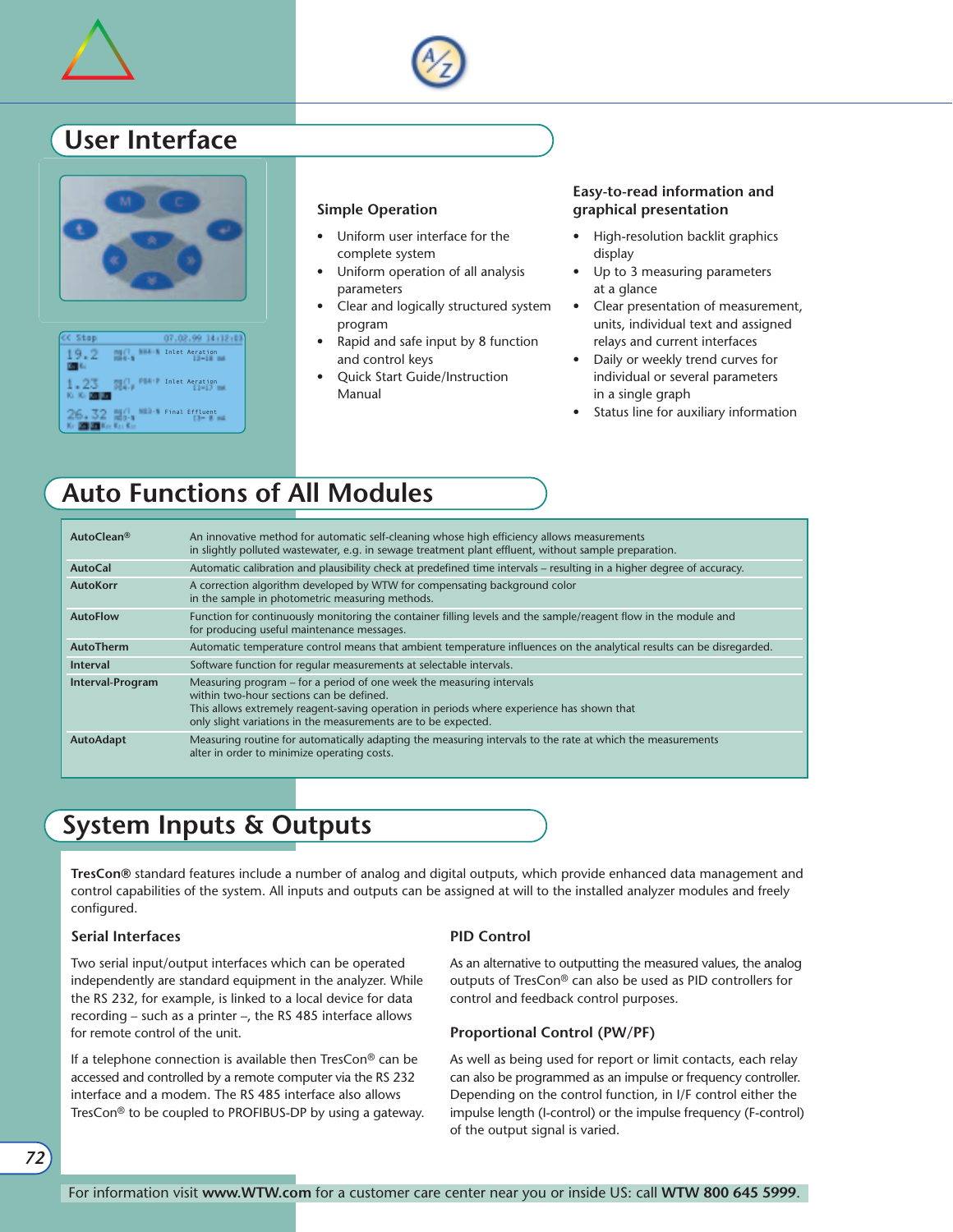

By means of the TC/PU 1 Two-Channel Permeate Switcher **TresCon®** can analyze samples from two different sampling locations in sequence. As the two analyzer samples, e.g. the permeate flows from two **PurCon®** systems, are directly in contact with the switching valve, any

the permeate flows can be registered within minutes. Up to three **TresCon®** modules can be connected to the TC/ PU 1 Two-Channel Permeate Switcher. It is available as an accessory and can be mounted on the side of the **TresCon®**

stand in a space-saving manner. Control is via the **TresCon®** terminal. The mA outputs and relays can be parametrized accordingly so that no additional external reporting units are necessary.

## **Maintenance and Service**

 $mg/1$  $NH4-N$ 

25.02.99 13:45:38

 $13 - 60.1$ 

**TresCon®** systems are service-friendly requiring little or no maintenance. The numerous useful system functions are easily accessed and changed. The operator is also prompted as to service intervals automatically. It has also been designed for easy access and maintenance.

### **Technical Data**

 $12-16$  mA Kr. Kr. 20 20 20 Kr. Kr. 20 20 Kr. Kr. Kr.

NH4-N Inlet Aeration Displace Pump Tubings

Stop

 $11 - 18$  mA

| Sample preparation            | TresCon <sup>®</sup> analyzer modules require continuous sample input with a low solids content;<br>typical sample preparation with PurCon <sup>®</sup> (see Sample Preparation Section).                                                      |  |
|-------------------------------|------------------------------------------------------------------------------------------------------------------------------------------------------------------------------------------------------------------------------------------------|--|
| Sample delivery               | Sample presented for analysis in overflow vessels supplied; up to three analyzer modules<br>can be connected to one overflow vessel. Operation with up to three overflow vessels<br>is also possible (parallel analysis of different samples). |  |
| Interfaces                    | 3 freely configurable galvanically separated 0/4-20 mA outputs, 12 potential-free relays,<br>freely configurable, RS 232, RS 485.                                                                                                              |  |
| <b>Electrical connections</b> | 230 VAC ± 10%, 50 Hz / 115 VAC ± 10%, 50 - 60 Hz                                                                                                                                                                                               |  |
| <b>Ambient conditions</b>     | Storage temperature – 77  140 °F (25  60 °C), operating temperature 32  104 °F (0  40 °C),<br>climate class 4, VDI/VDE 3540 Bl. 2                                                                                                              |  |
| <b>Test marks</b>             | CE. DIN-GOST                                                                                                                                                                                                                                   |  |
| Instrument protection         | Safety class I according to IEC 1010-1/EN 61010-1                                                                                                                                                                                              |  |
| <b>Weight</b>                 | Empty housing: 59.5 lb (27 kg); each module: 22 lb (10 kg); mounting column: 55 lb (25 kg)                                                                                                                                                     |  |
|                               | The technical data of the analyzer modules can be found on pages 36 to 53.                                                                                                                                                                     |  |

### **Ordering Information**

| One TresCon® basic instrument<br>(without module) consisting of:   |                                                                                                                                     |                                   |
|--------------------------------------------------------------------|-------------------------------------------------------------------------------------------------------------------------------------|-----------------------------------|
|                                                                    | If operating instructions in English are required<br>these must be ordered separately.                                              | 2nd modul<br>Ist modul            |
| TresCon <sup>®</sup> basic instrument (with first analyzer module) |                                                                                                                                     |                                   |
| TresCon® Ammonium, A111                                            | Basic instrument with OA 110 module for Ammonium-Nitrogen                                                                           | $8A-1$<br>$\overline{\mathbf{3}}$ |
| TresCon® Nitrate, N211                                             | Basic instrument with ON 210 module for Nitrate-Nitrogen                                                                            | $8A-2$                            |
| TresCon® Nitrite, N511                                             | Basic instrument with ON 510 module for Nitrite-Nitrogen                                                                            | $8A-3$                            |
|                                                                    | TresCon® Orthophosphate, P211/MB 1 Basic instrument with OP 210/MB1 module for Orthophosphate (measuring range 1)                   | $8A-4$<br>$\overline{\mathbf{3}}$ |
|                                                                    | TresCon® Orthophosphate, P211/MB 2 Basic instrument with OP 210/MB2 module for Orthophosphate (measuring range 2)                   | $8A-5$                            |
|                                                                    | <b>TresCon<sup>®</sup> Orthophosphate, P211/MB 3</b> Basic instrument with OP 210/MB3 module for Orthophosphate (measuring range 3) | 8A-6<br>$\overline{\mathbf{3}}$   |
| TresCon® Nitrate/SAC, S211                                         | Basic instrument with OS 210 module for Nitrate-Nitrogen and SAC                                                                    | $\overline{\mathbf{3}}$<br>$8A-7$ |
| TresCon <sup>®</sup> Total Phosphorus, P511                        | Basic instrument with OP 510 module for Total Phosphorus (requires two module places)                                               | 8A-8                              |

### alteration in concentration of either of



**IQ SENSOR NET**

**Accessories**